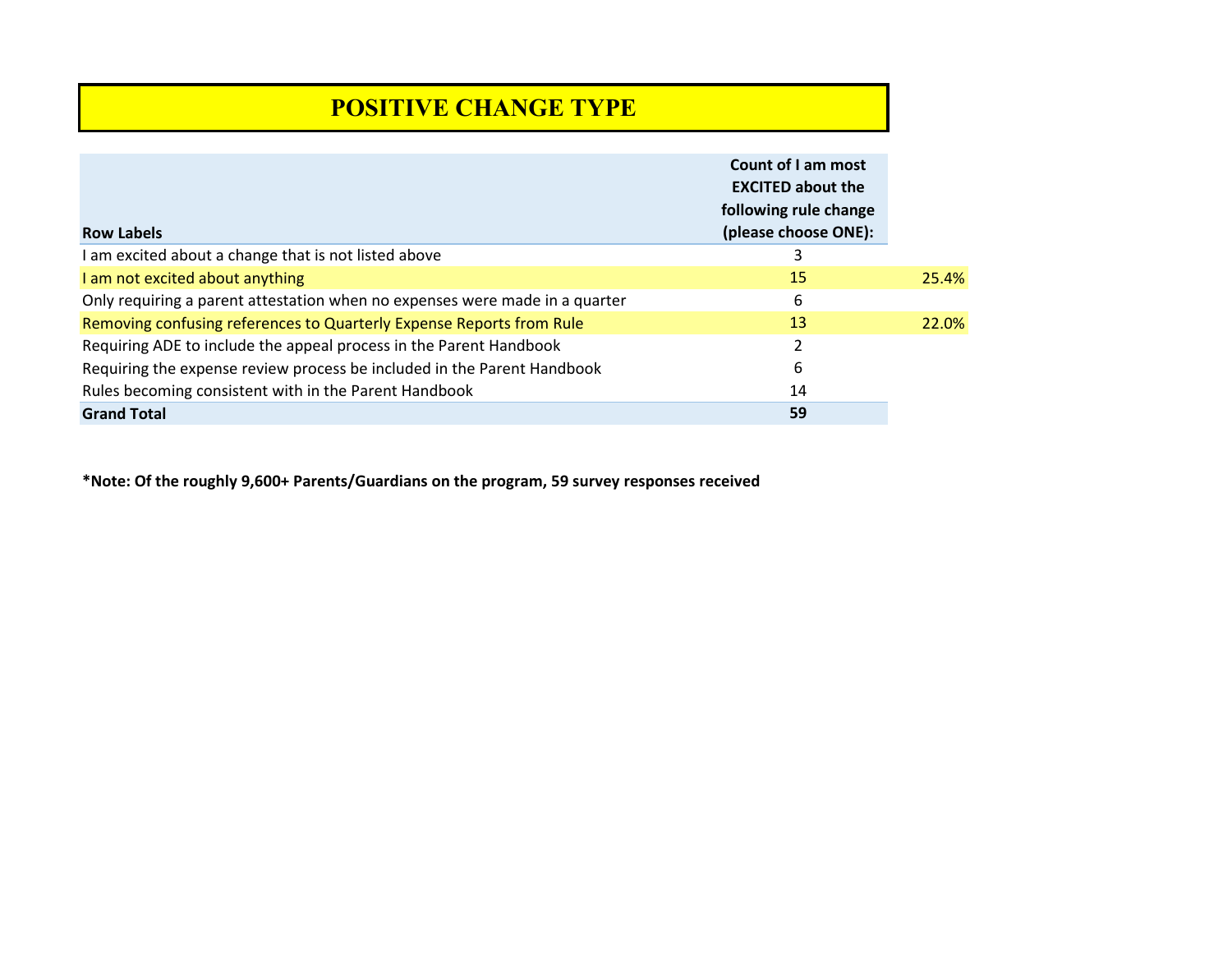### **POSITIVE CHANGE DETAILS**

| <b>Row Labels</b>                                                                                                                        | <b>Count of COMMENTS</b> |       |
|------------------------------------------------------------------------------------------------------------------------------------------|--------------------------|-------|
| ClassWallet's procedures replaces former quarterly expense repots                                                                        |                          |       |
| Consistency - ADE Decisions                                                                                                              |                          |       |
| Consistency - Parent Handbook/Rule                                                                                                       |                          | 16.1% |
| Debit Card Issues Remedied                                                                                                               |                          |       |
| Eligibility allows combination of time spent in public school from two previous years.                                                   |                          |       |
| Ending ADE changes happening without notice to Parents/Guardians                                                                         |                          |       |
| Good                                                                                                                                     |                          |       |
| Increased Eligibility                                                                                                                    |                          |       |
| Increased Flexibility                                                                                                                    |                          |       |
| Less Confusion                                                                                                                           |                          |       |
| Make Program more user friendly                                                                                                          |                          |       |
| N/A                                                                                                                                      | 14                       | 25.0% |
| Parent Handbook being complete with ALL necessary information on program vs. having to hunt around in various locations for information. |                          |       |
| Reduction in unnecessary tasks                                                                                                           |                          |       |
| Removal of Expense Reports language                                                                                                      |                          |       |
| Simplicity                                                                                                                               |                          |       |
| <b>Time Savings</b>                                                                                                                      |                          |       |
| <b>Grand Total</b>                                                                                                                       | 56                       |       |

\*Some comments expressing concerns were mistakingly placed here, but were reallocated to the concern tab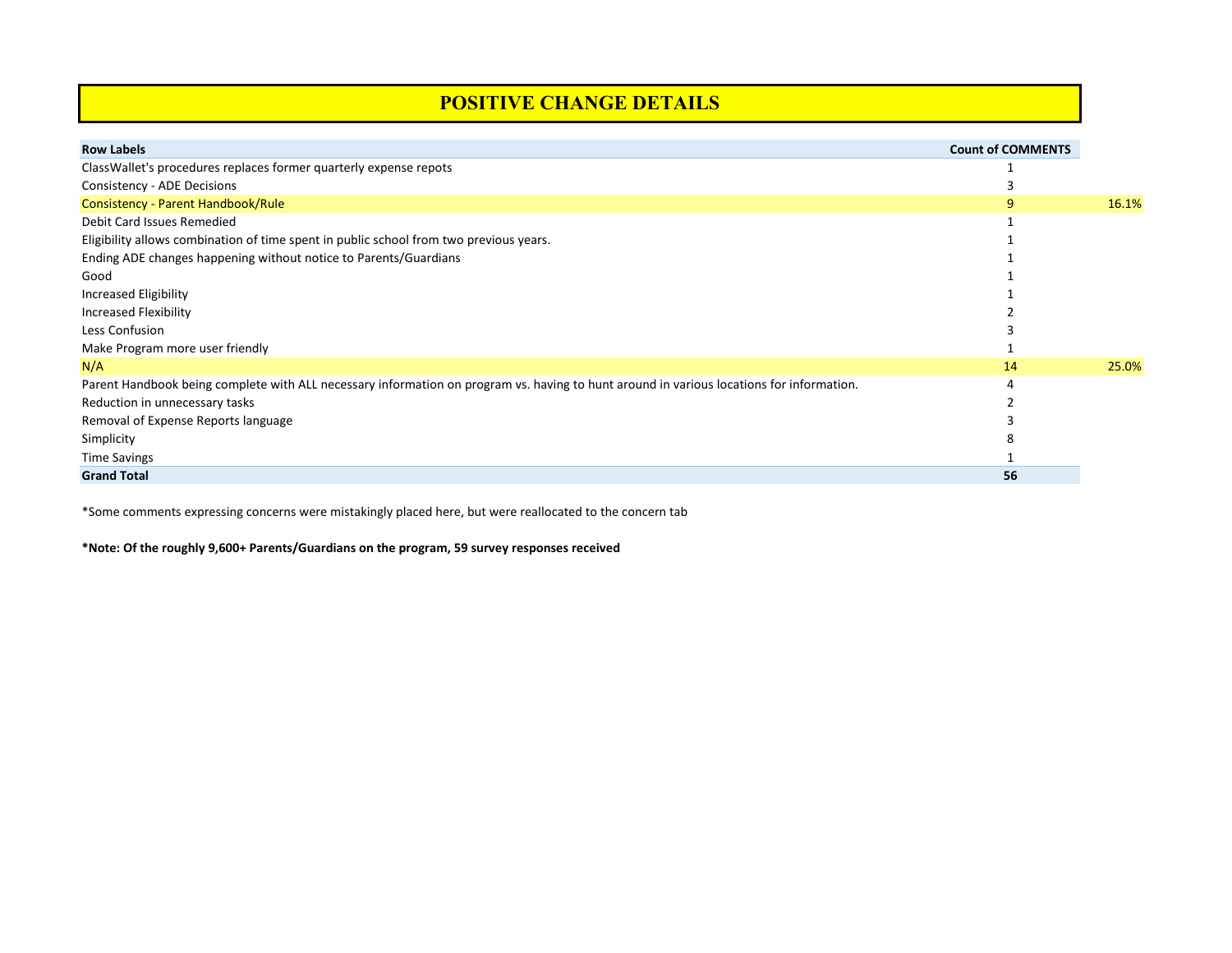# **POSITIVE CHANGE FREE RESPONSES**

### I am most **EXCITED** about this rule change due to:

- Debit card expense approval
- The vast amount of inconsistencies that we are experiencing with the program right now.
- Na
- Maybe a written expense review process will create more consistency in approvals that are coming from ADE.
- Making this program more user friendly.
- Confusion and not being notified about changes made, being unaware of rules or changes that happen without notice Everything should be in the parent handbook. It's very frustrating that we have to search in so many places for information. It's also
- incredibly disappointing that this survey was not sent out to every ESA family and instead is just on the website. I am glad public school days an hours can be combined from the prior and current school years to qualify. It will help more kids that need an
- alternative sooner. I'm also glad funds will be distributed during a stay on an appeal. While I want to be most excited about the rules becoming more consistent with the handbook (because this is what ESA staff uses against us)
- I don't feel like you've accomplished very much of that. I think that the handbook should be consistent with the rules. Not the other way around. I think account holders should all be aware of the rules and statute. Both should be included in the handbook. ADE staff currently use the handbook wording against account holders. This practice instills fear and distrust. Account holders are confused and don't know what is allowed. This severely obstructs student
- education. It is crucial that the handbook is consistent with the rules and actually includes all state statue and rules.
- Unnecessary submittals all payments through ClassWallet have to be approved in the first place.
- Clarification that this process is no longer necessary
- Less confusion
- $n/a$
- N/A
- There are no more expense reports so it makes sense to remove.
- Yes
- Stress of missing a deadline that may or may not exist.
- Too much confusion and monkey business between approved and unapproved items
- N/A
- n/a
- Having everything read the same
- 23 Itâ $\epsilon$ <sup>TM</sup>ll be easier to not submit reports
- N/A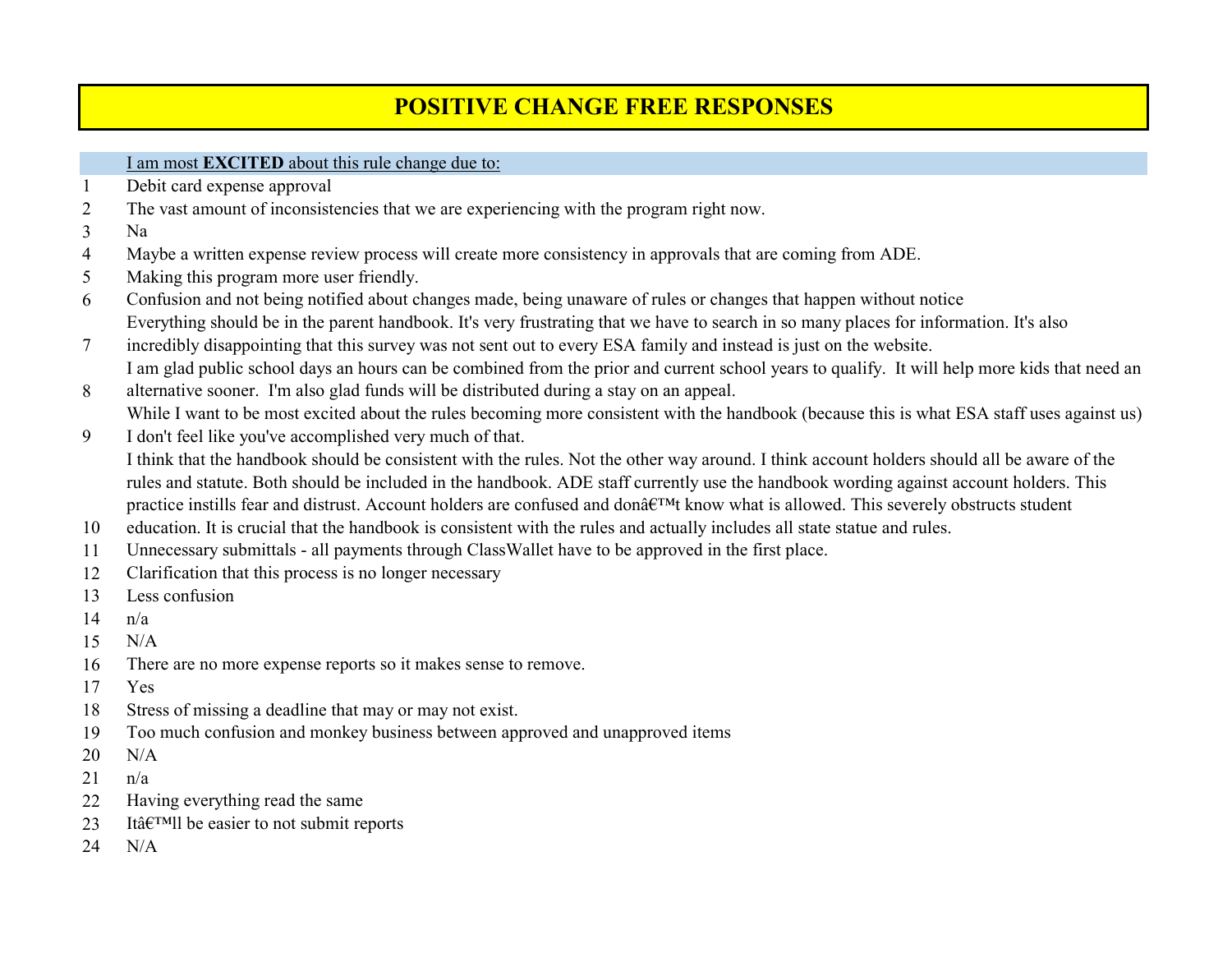## **POSITIVE CHANGE FREE RESPONSES**

- Its confusing when information is omitted or different depending on where it is located.
- Consistency
- ensuring that ESA staff is following the rules and not making up something to suit their needs. The requirements for eligibility. I think reducing it from 100 days to 45 days of schooling is good. However, the subsections are a bit confusing. 200 hrs vs 400 hrs of online instruction seems unnecessary. Why not keep it simple? 45 days is 45 days. Online instruction days
- should be counted the same.
- More flexible
- Consistent and in writing
- reduction in unnecessary tasks for parents
- NA
- Na
- Consistency
- The time it takes to complete.
- Cohesion is helpful
- Easy one-stop access to rules
- 38  $\hat{a} \in \mathbb{C}^{\times}$
- saving time
- Expense reports were stressful
- My frustration in the past regarding appeals and receiving no help or wiggle room along the way.
- Previous lack of important information In The parent handbook
- simplicity
- How confusing some of the processes can be if not explained.

I am NOT excited. I am unhappy. Parents have completed surveys, written emails, and spoken to the staff and to the Board. Changes we requested regarding privacy and ADE communicating clearly about suspending or closing accounts have STILL not been addressed. Plus now a new rule has been slipped in to close accounts 10 days after a quarter ends if a card purchase has an error on its invoice/receipt. NOT

- OK, or, it's exciting in a very negative way.
- Some quarters are heavy expenses than others
- Class wallet takes care of this requirement with the submission of an invoice.
- Good changes, not exciting
- That way i can pay a school or a tutoring agency upfront
- nothing

I have a letter to submit from an OT and I have found it difficult to do so when trying to make a purchase. Having the ability to do this

- without an extra step would be great.
- N/a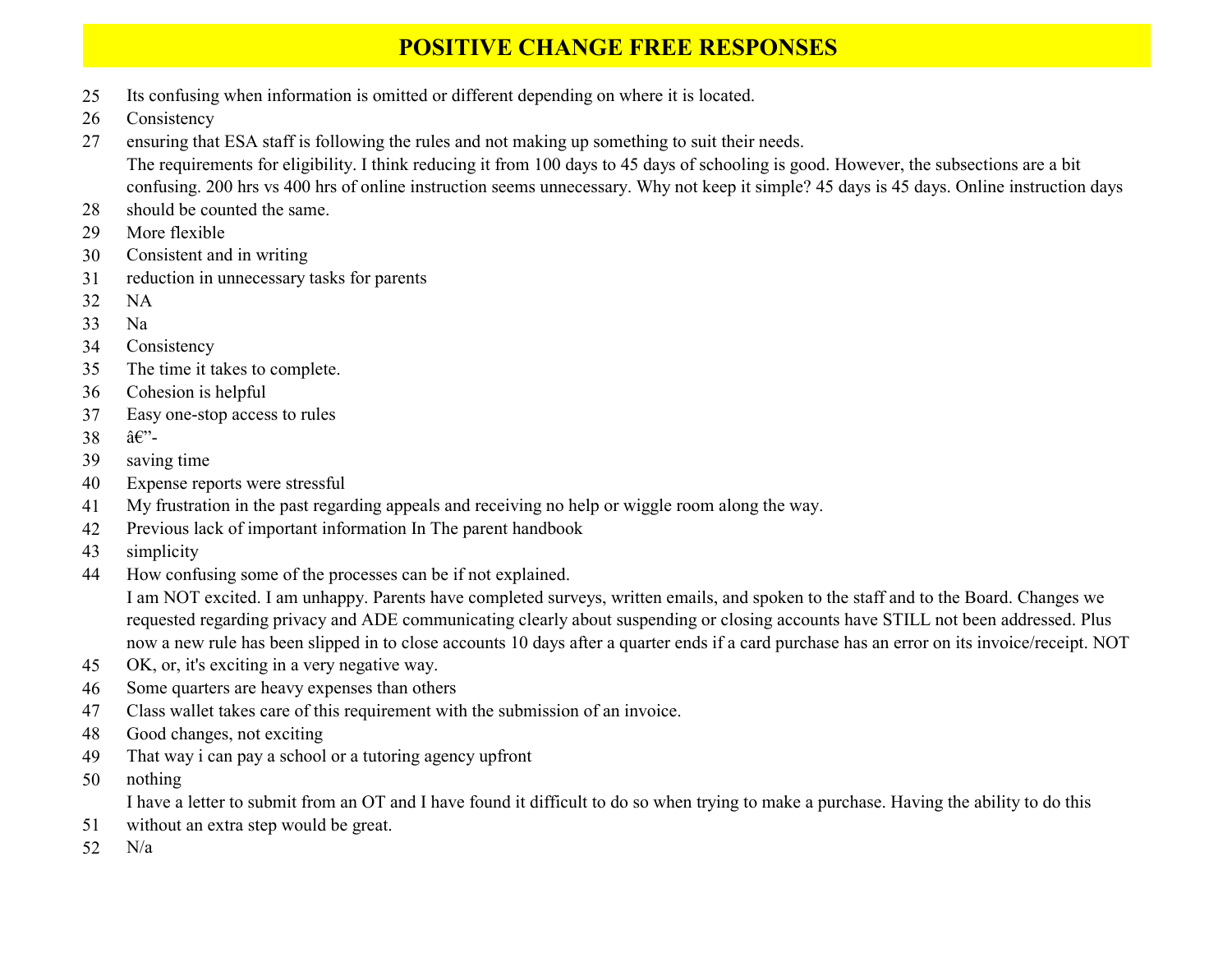## **POSITIVE CHANGE FREE RESPONSES**

- Because it gives us the chance to explain why there were no expenses.
- makes it easier to follow.
- easer to list services
- I have no issues with current processes.
- Not excited
- Instructions being clear
- Less confusion.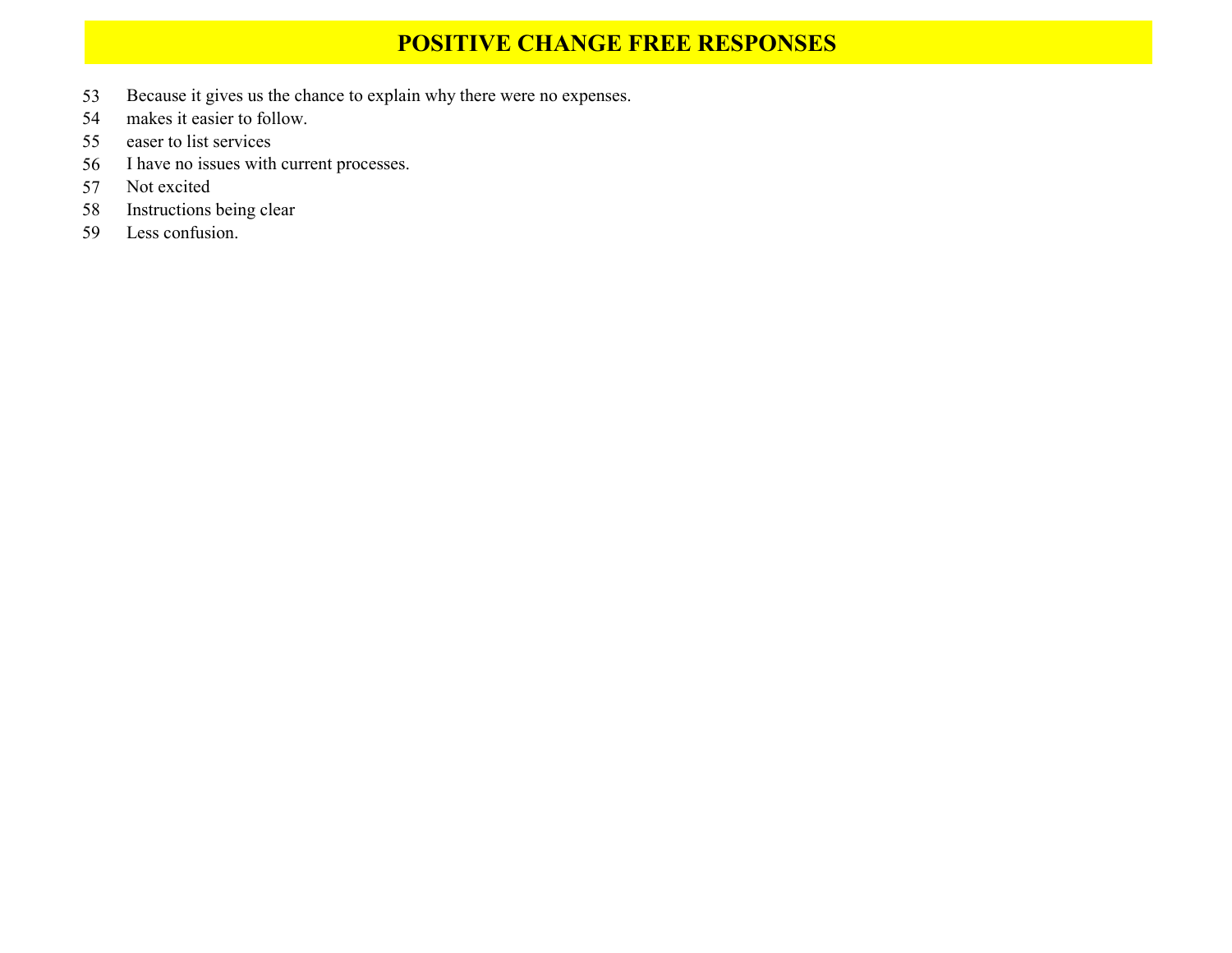# **CONCERN TYPES**

| <b>Row Labels</b>                                                           | <b>Count of I am most</b><br><b>CONCERNED</b><br>about the following<br>rule change (please<br>choose ONE): |       |
|-----------------------------------------------------------------------------|-------------------------------------------------------------------------------------------------------------|-------|
| Clarifying process to re-activate ESA Accounts that were not renewed        |                                                                                                             |       |
| Clarifying when the Board will review appeal recommendations                |                                                                                                             |       |
| I am concerned about a change that is not listed above                      | 13                                                                                                          |       |
| I am not concerned about anything                                           | 36                                                                                                          | 61.0% |
| Only requiring a parent attestation when no expenses were made in a quarter |                                                                                                             |       |
| Other changing on timing of appeals                                         | $\overline{2}$                                                                                              |       |
| Removing confusing references to Quarterly Expense Reports from Rule        | 2                                                                                                           |       |
| Requiring the expense review process be included in the Parent Handbook     |                                                                                                             |       |
| Rules becoming consistent with in the Parent Handbook                       | $\overline{2}$                                                                                              |       |
| <b>Grand Total</b>                                                          | 59                                                                                                          |       |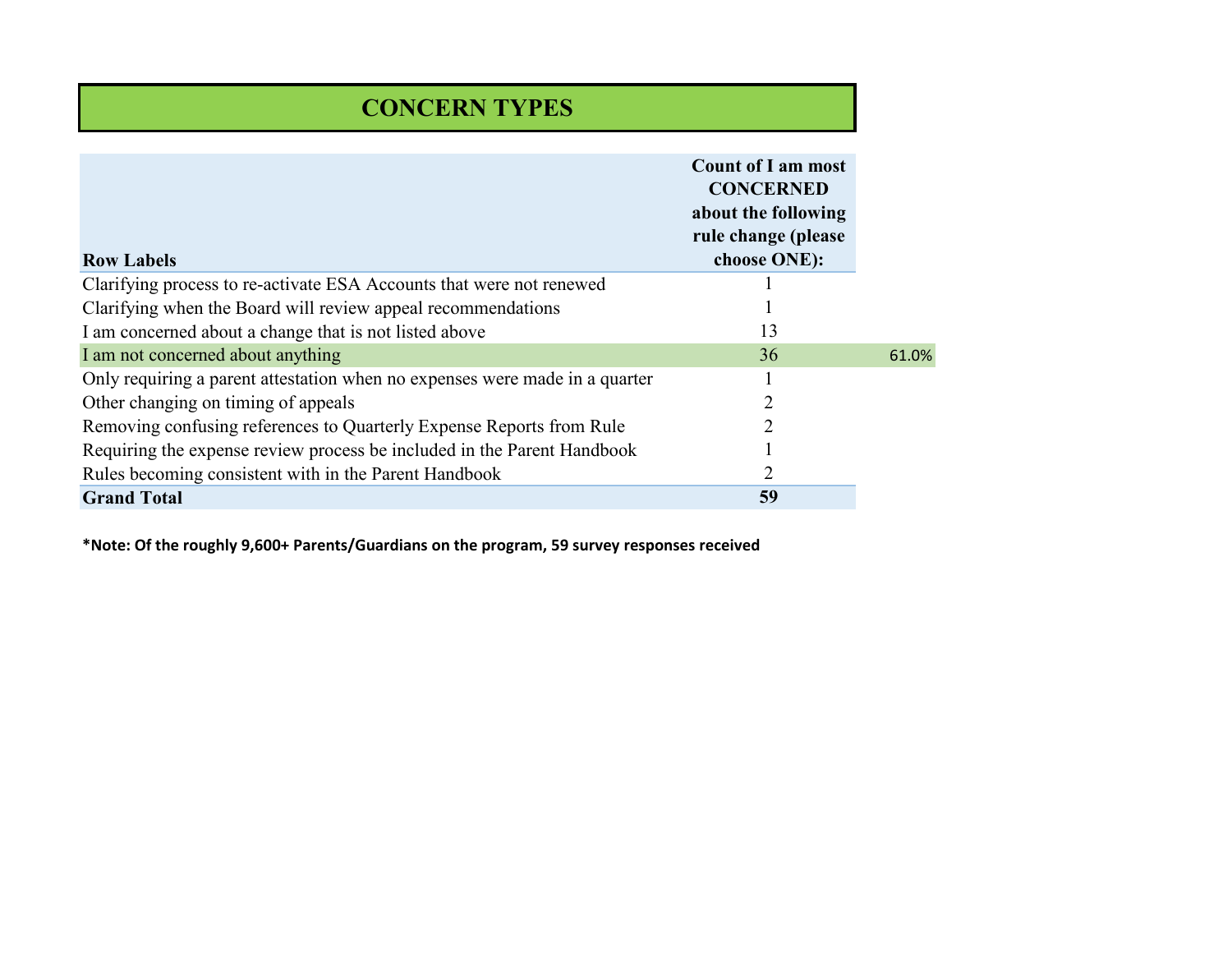### **CONCERN DETAILS**

| <b>Row Labels</b>                                                                                            | <b>Count of COMMENTS</b> |                                              |
|--------------------------------------------------------------------------------------------------------------|--------------------------|----------------------------------------------|
| <b>ADE</b>                                                                                                   | 14                       |                                              |
| Actions instills fear and distrust                                                                           | 1                        |                                              |
| Approvals are still inconsistent                                                                             | $\overline{2}$           |                                              |
| Communication is not clear                                                                                   | $\mathbf{1}$             |                                              |
| Debit card receipt being uploaded quarterly                                                                  | 1                        |                                              |
| Debit Card transactions not reviewed timely (within 30 days)                                                 | $\mathbf{1}$             |                                              |
| Excluding Access Fees for monthly school payments                                                            | $\mathbf{1}$             |                                              |
| How Technology is approved/denied                                                                            | $\mathbf{1}$             |                                              |
| Inconsistency with expense reviews                                                                           | 1                        |                                              |
| Parents are held to a higher expense review standard than ADE                                                | $\mathbf{1}$             |                                              |
| Privacy Concerns not addressed                                                                               | $\mathbf{1}$             |                                              |
| Reactivating ESA Accounts is confusing                                                                       | $\mathbf{1}$             |                                              |
| Staff uses handbook wording against Parents                                                                  | $\mathbf{1}$             |                                              |
| Supporting documentation submission redundant                                                                | $\mathbf{1}$             |                                              |
| <b>Board</b>                                                                                                 | $\overline{\mathbf{3}}$  |                                              |
| Parent feedback being ignored                                                                                | 1                        |                                              |
| Parents don't understand appeals process                                                                     | $1\,$                    |                                              |
| Privacy Concerns not addressed                                                                               | $1\,$                    |                                              |
| Communication                                                                                                | 5                        |                                              |
| ADE emails are often routed to spam                                                                          | 1                        |                                              |
| ADE should sent certified letters, not just emails                                                           | $1\,$                    |                                              |
| ADE's database is not functional                                                                             | $\mathbf{1}$             |                                              |
| Database changes without communication                                                                       | 1                        |                                              |
| Parents don't know what is allowed                                                                           | $\mathbf{1}$             |                                              |
| Handbook                                                                                                     | $\overline{4}$           |                                              |
| Not written correctly off of ESA Rules                                                                       | $\mathbf{1}$             |                                              |
| Parents have no way to know if their expenses are allowed                                                    | 1                        |                                              |
| Should be consistent with Rule. Not other way around                                                         | $\mathbf 1$              |                                              |
| Should include Statute and Rule                                                                              | $1\,$                    | 59 Parents/Guardians responded to the survey |
| N/A                                                                                                          | 42                       |                                              |
| <b>Privacy Concerns</b>                                                                                      | $\overline{2}$           | Remaining 38 comments were made by 17 people |
| Proof of payment method for reimbursements                                                                   | $\overline{2}$           |                                              |
| <b>Risk-Based Audits</b>                                                                                     | 5                        |                                              |
| Concerning since ADE is still very inconsistent                                                              | $\mathbf{1}$             |                                              |
| Nothing regulating or defining risk-based audits                                                             | 1                        |                                              |
| Older purchases being open to ADE scrutiny can cause financial hardship for families; institute a time limit | $\mathbf{1}$             |                                              |
| Relieve ADE of their responsibility to review expenses                                                       | $\mathbf{1}$             |                                              |
| Render parents susceptible to large financial risk                                                           | $\mathbf{1}$             |                                              |
| Rule                                                                                                         | $\overline{2}$           |                                              |
| Appeals should be as quick as possible                                                                       | $\mathbf{1}$             |                                              |
| Changes did not accomplish much                                                                              | $\mathbf 1$              |                                              |
| <b>Statute</b>                                                                                               | $\overline{\mathbf{3}}$  |                                              |
| 10 days notification prior to account closures is not enough time                                            | $\overline{2}$           |                                              |
| Change Online Schooling Eligibility Requirements                                                             | $\mathbf{1}$             |                                              |
| <b>Grand Total</b>                                                                                           | 80                       |                                              |

\*Includes comments expressing concerns that were mistakingly placed in the incorrect survey section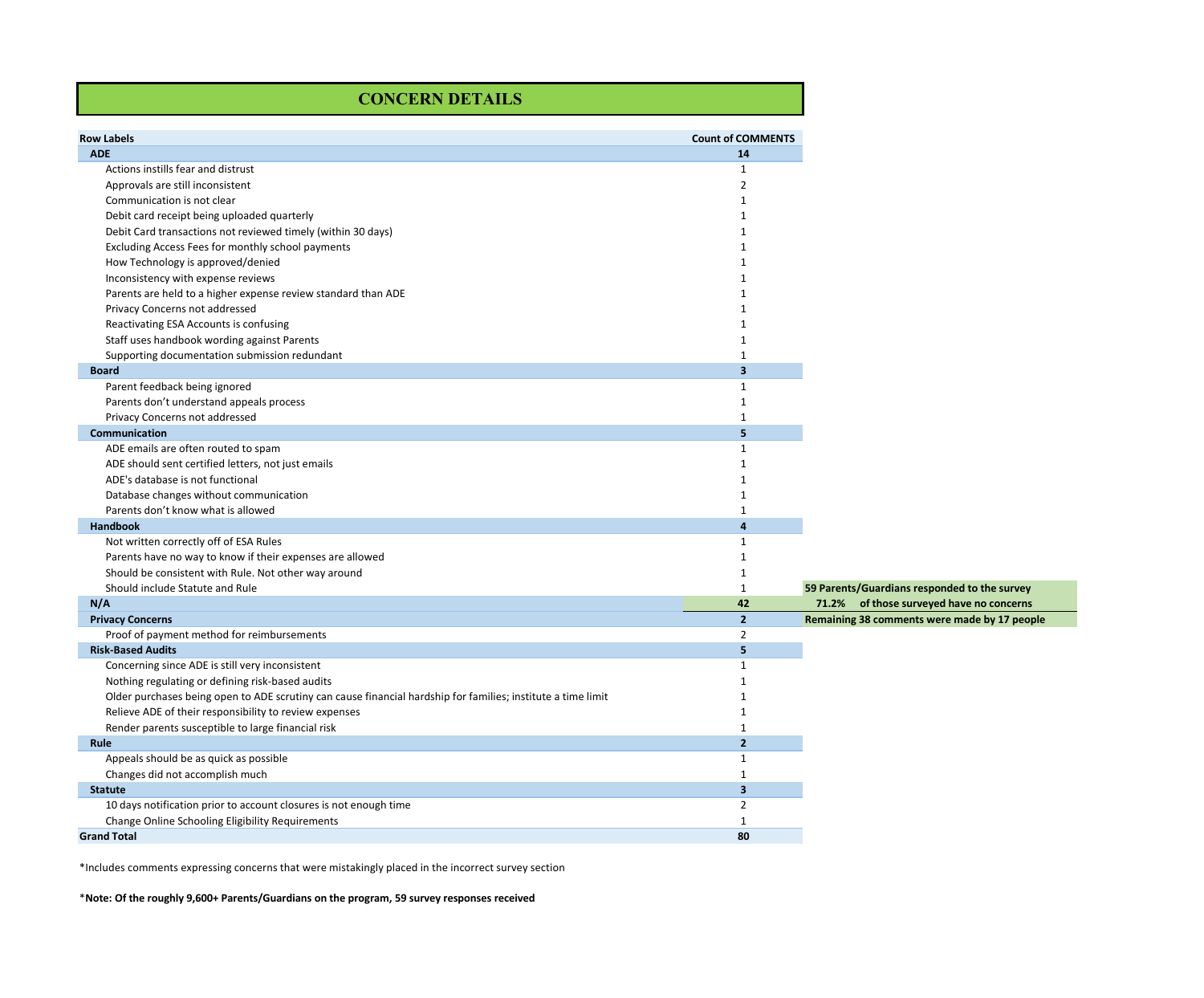## **CONCERN FREE RESPONSES**

### I am most **CONCERNED** about this rule change due to:

- 1 N/A
- 2 Concerned that there is not enough expansion on the Risk-based audit system.
- 3 Na

I am concerned that parents are still held to a two-year audit period, but the Department is being relieved of their duty to review expenses on a quarterly basis or allowed only risk-based audits. We still have no functional database and very inconsistent approvals coming from department staff. This leaves parents with no way of knowing if/when our expenses are approved or allowed. This is extremely stressful and opens parents up to the potential for a large financial risk if a weekly/monthly expense was later ruled as disallowed but had been paid for two years. A

- 4 required repayment in this scenario would financially devastate many ESA families.
- 5 The handbook should be written off the rules. The handbook is a guideline.
- 6 This could cause hardship to research older purchases if there isn't a time limit on reviewing I am very concerned that ESA now will be closing accounts within ten day of an issue with receipts. ESA only sends emails, and they often change the email address they are using, so the go to spam. An account should not be shut down without multiple different types of contact attempts, including certified mail. It also should not be allowed to happen that fast. It will completely ruin children's educational opportunities
- 7 over what is likely a simple receipt error with a one-time notice that went to the parent's spam folder. Requiring debit card receipts to be uploaded by the end of the quarter instead of every 20 transactions IS like having an expense report again. This isn't a helpful change at all. Requiring proof of payment method for reimbursements is a financial privacy concern. Why does it matter
- 8 how it was paid for - it still needs to be reimbursed.

 I'm concerned about some of the changes to requirements from parents like "providing proof of method of payment for reimbursements." We already provide receipts. I'm not sure what more you want us to provide. Anything I have purchased online has my name attached to it and shows the method of payment as being a card transaction. When I purchase from a store in person, the receipt shows that the purchase was made with a card or cash. Those should be sufficient. I can't imagine that we are being asked to provide confidential bank statements to show the transactions or security footage from stores to show we are the ones who made the purchase when paying in cash. This just feels like one more

- 9 checkmark at making this program more difficult for parents and proving that we are all expected criminals. I am concerned about the inclusion of risk based approvals. There is nothing to support this process. Account holders cannot rely on consistent staff approvals, the approved item list or that previous purchase approvals will not be rescinded. Account holders have ESA accounts to educate their children. They want to know and follow the rules. In most cases, public school failed ESA students. This scholarship is life changing and allows account holders to provide the education that their students deserve. Account holders should not have to worry that approvals can be changed or taken back. Students deserve clear, logical processes and rules. It should be made very transparent that once an order is approved by ADE, it cannot be rescinded or changed. When items are removed or changed from the allowed items list, account holders should be informed. Debit card transactions should be reviewed within 30 days so that if there is an issue, parents can resolve it. When time has passed, it is
- 10 impossible to acquire further receipts and paperwork.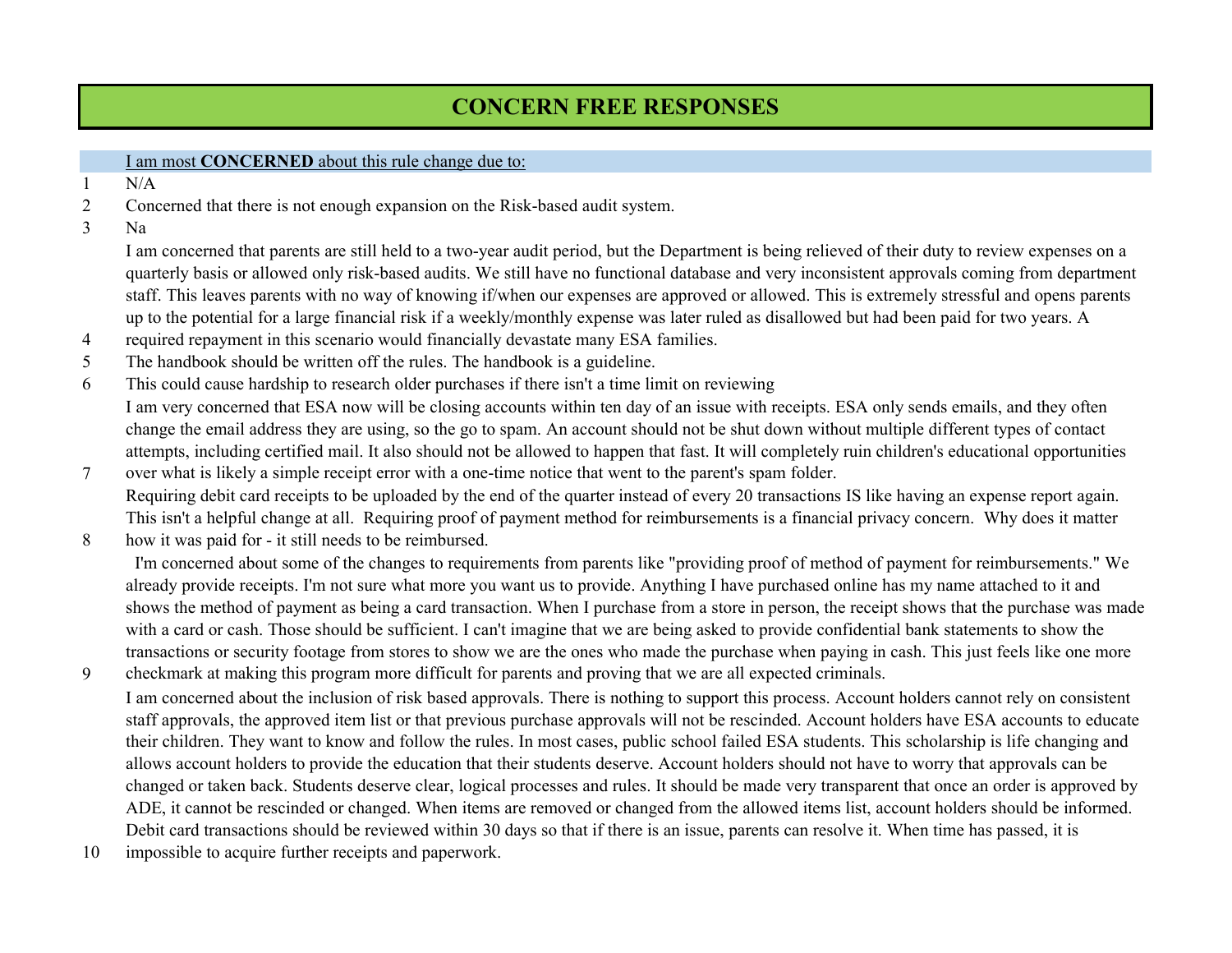## **CONCERN FREE RESPONSES**

- I believe appeals need to be dealt with as quickly as possible; a child's education is at stake.
- N/A
- N/A
- N/A
- N/A
- Nothing to be concerned about.
- Yes
- N/A
- Approved vs unapproved expenses
- N/A
- N/A
- Not concerned
- N/A
- N/A
- N/A
- Want to be sure I understand appeals process
- N/A
- The confusing subsection under requirements for eligibility if you received online schooling.
- My concern regarding with the monthly school payment they're not including the access fee with the Monthly payment payment
- No comment
- N/A
- NA
- N/a
- NA
- I am so grateful for all you do for our kids.
- Seems fairly straight forward
- N/A
- N/A
- N/A
- No concerns
- N/A
- How they determine if technology is approved
- n/a
- None.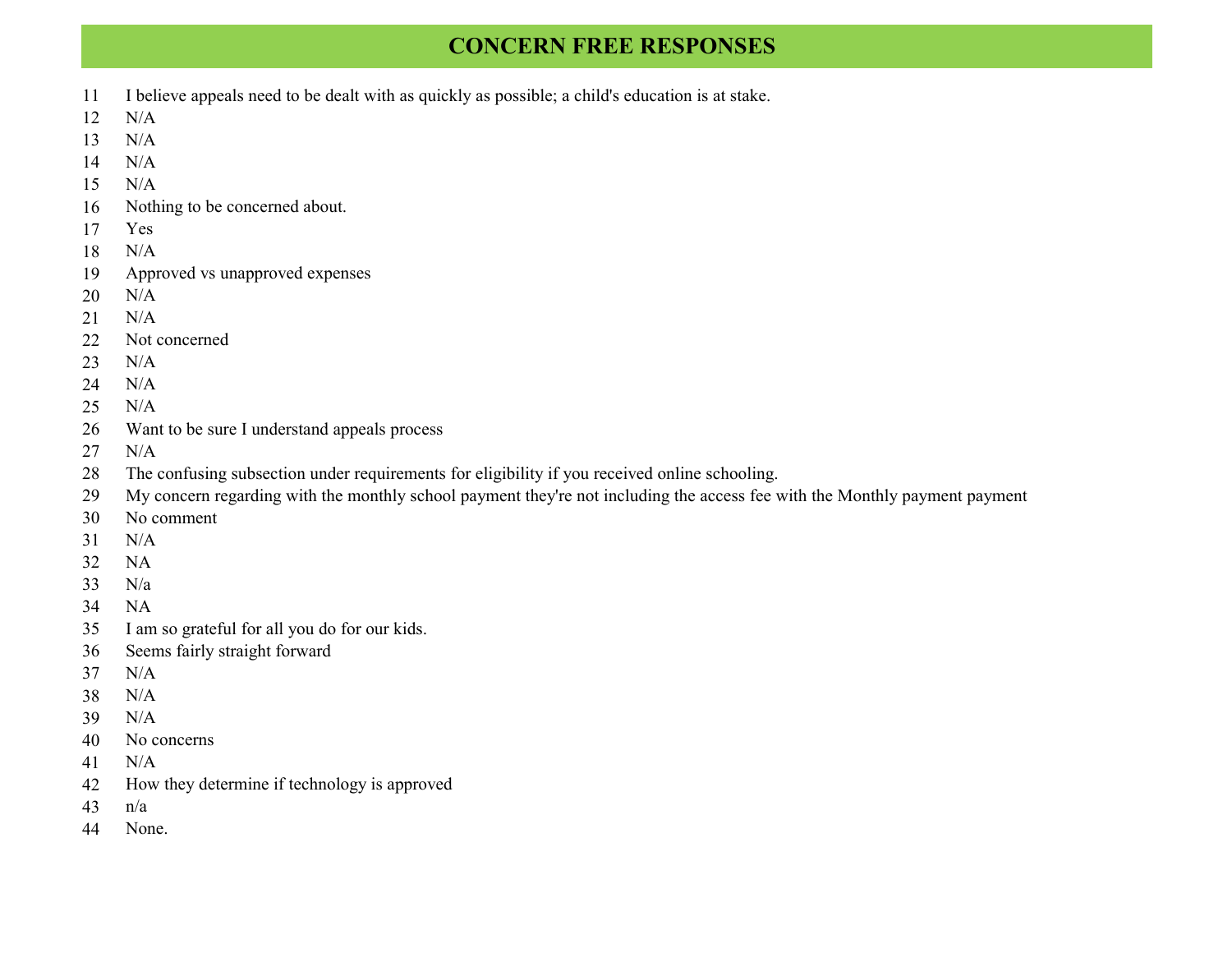## **CONCERN FREE RESPONSES**

I am concerned that if an invoice/receipt from the CW card has an error, the student will be REMOVED from the program 10 days into a new

- quarter.
- N/A
- N/a
- Not concerned
- Confusing references can put a stop or prolong the process
- nothing
- N/A
- N/a
- I think some of us don't completely understand the process sometimes.
- every is good..
- not needing to clarify no useage
- I have no problem with current processes.
- I'm not concerned at all.
- I am not concerned about anything
- None.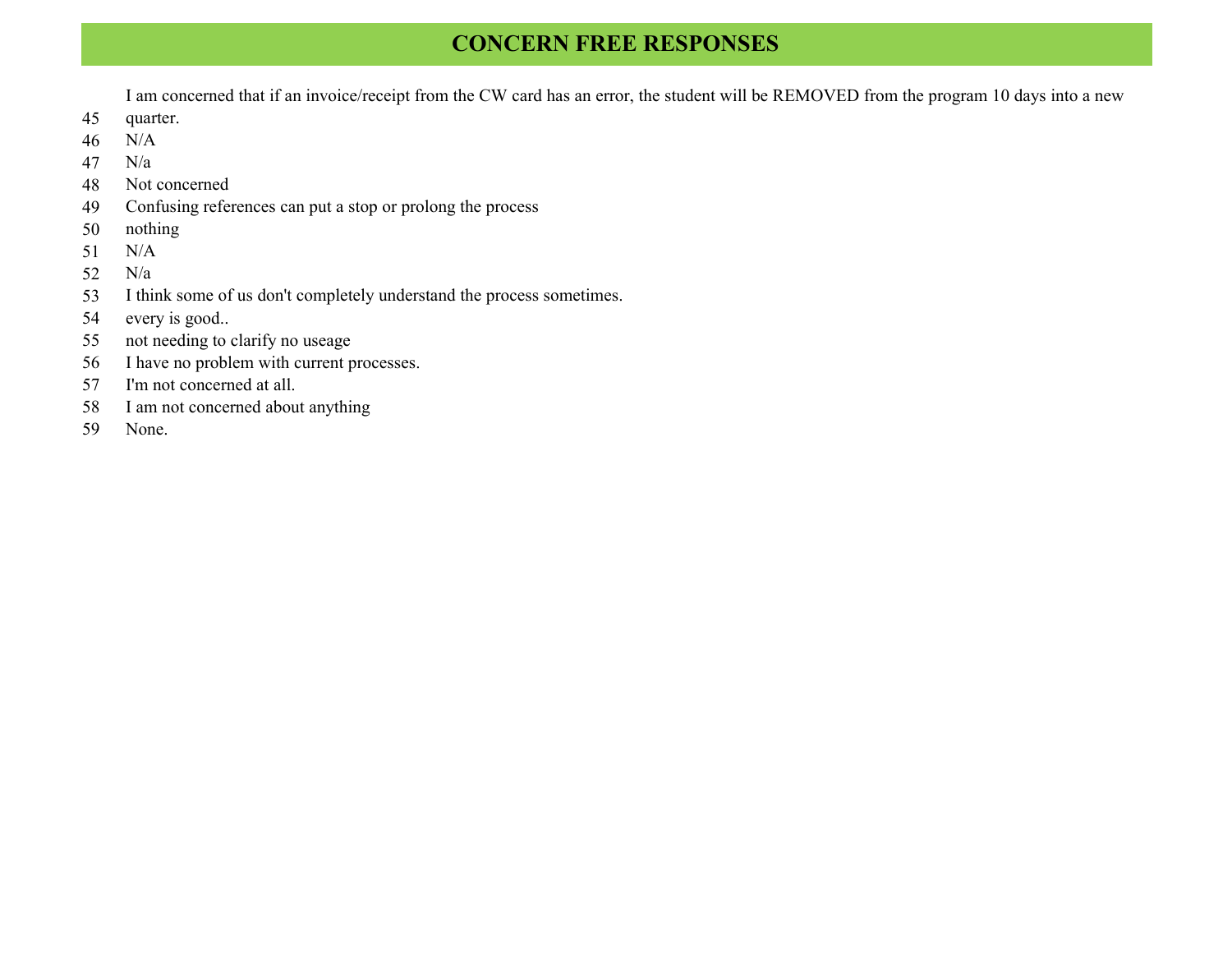# **NOTIFICATION PREFERENCES**

|                                                                      | <b>Count of How would</b> |                      |
|----------------------------------------------------------------------|---------------------------|----------------------|
|                                                                      | you prefer to receive     |                      |
|                                                                      | appealable actions from   |                      |
| <b>Row Labels</b>                                                    | the Department?           |                      |
| All electronic (email, parent portal, ClassWallet)                   | 21                        | Statistically, these |
| Both electronic and physical mail                                    | 20                        | responses merit      |
| Mostly electronic, but also by physical mail when facing termination | 18                        | a 3-way tie.         |
| <b>Grand Total</b>                                                   | 59                        |                      |

| Other Available Survey Choices that were not chosen by Parents/Guardians: |  |
|---------------------------------------------------------------------------|--|
| All Physical Mail                                                         |  |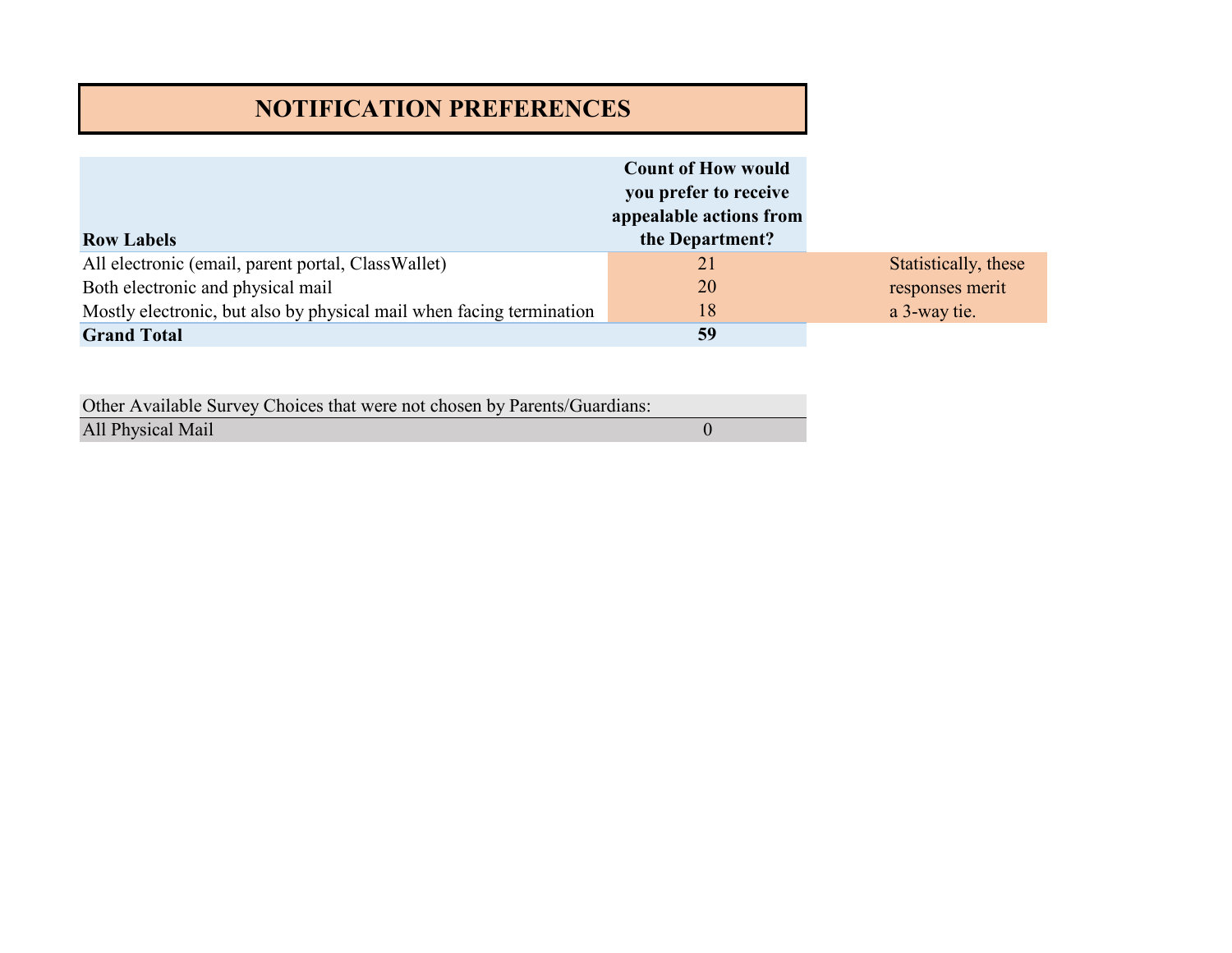### **OTHER COMMENTS AND FEEDBACK DETAILS**

| <b>Row Labels</b>                                                                  | <b>Count of COMMENTS</b> |
|------------------------------------------------------------------------------------|--------------------------|
| <b>ADE</b>                                                                         | <b>11</b>                |
| Certified Mail is necessary so Parents/Guardians don't miss communication          | 1                        |
| Database not being maintained                                                      | 2                        |
| Ignoring Parent input                                                              | 1                        |
| More Communication Needed                                                          | 2                        |
| No responses about ClassWallet contract language                                   |                          |
| Parents/Guardians are begging for guidance and information                         |                          |
| Rejected reimbursements should allow for rebuttal response                         |                          |
| Risk Based Audits should only be implemented once Database is properly implemented |                          |
| Should not be allowed to use team of attorneys                                     | 1                        |
| <b>ADE</b>                                                                         | $\mathbf{1}$             |
| Parent Advisory Council staffing changes are inappropriate                         | $\mathbf{1}$             |
| ADE - Certified mail for all decisions                                             | $\mathbf{1}$             |
| Statute - 10 days unacceptable                                                     | 1                        |
| <b>Board</b>                                                                       | $\overline{4}$           |
| Fix ClassWallet problems                                                           | 1                        |
| Hearing Officer in inadequate vs. ALJ and OAH                                      |                          |
| Ignoring Parent input                                                              |                          |
| Should include Parents/Guardians in rulemaking                                     | 1                        |
| <b>ClassWallet</b>                                                                 | $\overline{2}$           |
| Difficult and stressful                                                            | 1                        |
| Often double and triple charges Parents/Guardians                                  | 1                        |
| <b>Handbook</b>                                                                    | $\overline{2}$           |
| Contains information not found in Rule                                             | 1                        |
| Seriously outdated                                                                 | 1                        |
| N/A                                                                                | 44                       |
| <b>Privacy Concerns</b>                                                            | 6                        |
| Expense documentation creates more issues for private information to be leaked     | $\mathbf{1}$             |
| Not being addressed                                                                | 2                        |
| Parents/Guardians are not allotted standard privacy protections                    | 1                        |
| Should have complete and responsive safety protocol                                | 1                        |
| Should include privacy requirements                                                | 1                        |
| <b>Rules</b>                                                                       | 13                       |
| All for show                                                                       | 1                        |
| Changes are hurtful to Parents/Guardians                                           |                          |
| Definition of "enrolling" should include "funding"                                 |                          |
| Do not reflect Parent/Guardian concerns                                            | 1                        |
| Expense documentation places heavy burden on Parents/Guardians                     | 1                        |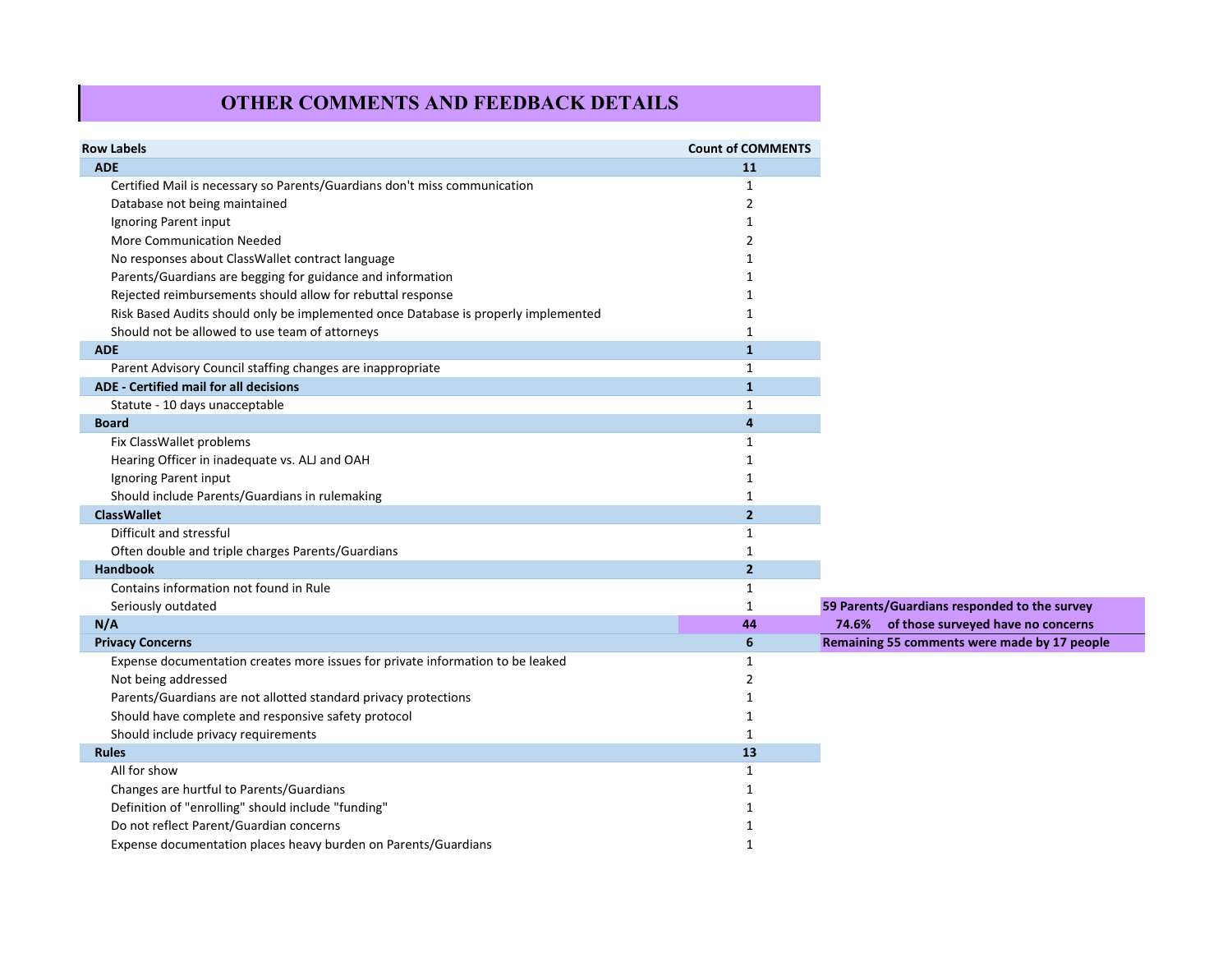| Focus should be on helping special needs children                                  |    |
|------------------------------------------------------------------------------------|----|
| Focuses on denying purchases and closing accounts                                  |    |
| Miss the mark on many issues                                                       |    |
| Not all Parents/Guardians included                                                 |    |
| Parent/Guardian requests and comments are being ignored                            |    |
| Revised Appeals Process is intimidating                                            |    |
| Simplification appreciated                                                         |    |
| Very discouraging                                                                  |    |
| <b>State Board</b>                                                                 | 10 |
| All for show                                                                       |    |
| Appreciate honesty about issues that could not be answered and follow ups provided |    |
| Catcher is very helpful                                                            |    |
| Catcher unaware of what multiple Parents/Guardians have previously communicated    |    |
| How do Parents/Guardians know the Board is actually reading our emails             |    |
| Meetings are appreciated                                                           |    |
| Parent/Guardian concerns being ignored                                             | 2  |
| Seems like Parent/Guardian emails do not get forwarded to the Board                |    |
| Very discouraging                                                                  |    |
| <b>Statute</b>                                                                     | 5  |
| Electronics and Laptops should be allowed for all students                         |    |
| Expand to include older siblings                                                   |    |
| HB2898 requires privacy laws be enacted                                            |    |
| Public School Enrollment shouldn't be required                                     |    |
| <b>Grand Total</b>                                                                 | 99 |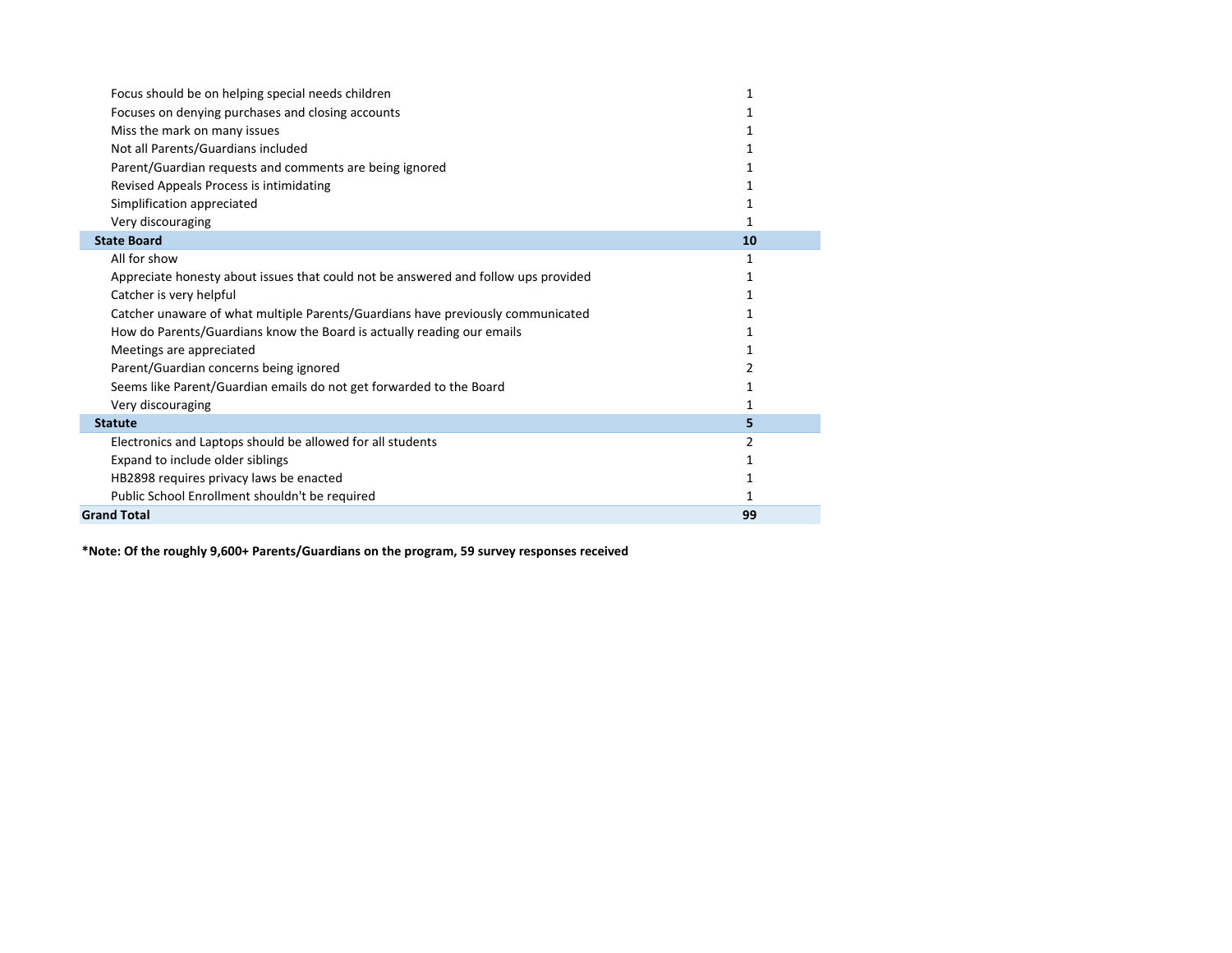#### **OTHER COMMENTS AND FEEDBACK RESPONSES**

#### Please provide any other comments or feedback here for the Board's consideration:

(no response)

I truly believe that a lot of things could be remedied with equal sided communication. Parents are BEGGING for guidance and information, only to be met with canned answers, or incomplete information. Inconsistencies abound. I understand there could be staffing issues, but communication would GREATLY help. I like the rules changes, so far. I just hope to see further empowerment of our children's educations,

- 2 and parents abilities TO educate in a way that these (mostly) special kids need!
- 3 (no response)

ADE uses multiple email addresses and keeps changing the domains for their emails. This results in a huge number of their email communications being missed and landing in people's spam folders. It is imperative that certified mail be used for appeals and prior to an account being terminated.

It's disappointing that repeated requests and comments from parents this entire year continue to be ignored. While it is in rule for ADE to maintain a database, this is not being done. This single thing could eliminate a huge amount of time and work for both parents and ADE staff. A good, well-maintained database has the potential to drastically reduce phone calls, Help Desk tickets, and disallowed orders and could facilitate much-needed transparency and consistency from ADE. Can it be put into SBE rule that risk-based auditing can only be implemented when a full, up-to-date approvals database is implemented and maintained on a weekly basis?

The revised appeals process is still very intimidating to parents.

It is disappointing that nothing was included in rule regarding protecting the privacy of ESA participants. There have been ongoing and repeated security breaches, doxing, and distribution of names, contact

- 4 information, and even our student's disability statuses and account balances from both ADE and ClassWallet. ESA students and families desperately need rules included for the protection of our privacy. These rules sound more focused on denying purchases and closing accounts. Many of our students are special needs and have individual needs that vary from child to child. I think the focus should be on finding
- 5 ways to provide those special needs to each child so they are able to obtain an education their special way of learning. I appreciate your meetings. I stopped attending town halls because they aren't town halls anymore. This was amazing and I thought Catcher was very helpful. I didn't say anything, but it was so helpful to me to sit back and listed. My concerns were addressed by other parents and it was nice to hear those discussed. I respect and value that people listened and did the best that they could to answer on the fly. I also liked that
- 6 when there was an issue that couldn't be answered, there was an acknowledgment to follow up. Why isn't this being sent to all parents? How do we know that our emails are actually being read by anyone on the board? Catcher asked for specific examples this past week, and I've emailed in so many. It has often seemed like those emails do not get forwarded on, and this is at least the second time that Catcher seems unaware of what multiple people have emailed in. Honestly, this is incredibly discouraging. I clear my
- 7 schedule for every meeting and send in emails in advance. I feel like it's all for show at this point.
- 8 (no response)

I feel like overall, we as parents and educators, are not being listened to. It seems like we are giving feedback on specific items, tell you what isnate indictively, how it at  $\mathbb{R}^m$  s not working and how we can make better but I feel like itâ $\epsilon^{\text{TM}}$ s all being ignored. The new changes mostly seem to reflect items that Iâ $\epsilon^{\text{TM}}$ m not seeing other parents having issues with or concerned with. One of your changes is to make the han and rules match up more closely. While I agree that a gree that  $\mathbb{R}^T$  a phenomenal change and is something we have been advocating for, I feel like you a  $\mathbb{R}^T$  we heavily missed the mark on that. There are still the handbook that are heavily outdated and should be changed. Items that arenât  $TM$  listed in the rules but are listed in the handbook. Unfortunately that is a disservice to us who are educating our children, our

9 students, because ESA staff choses to use what the handbook says against us.

I am concerned that language has been added to the current rule revision that is detrimental to account holders. While account holders have provided countless surveys, emails, calls and contributed at public forums/meetings, many concerns have not been addressed. As the users of this program, it makes the most sense that account holder feedback would be included and valued. ADE contributions that could be detrimental are added without any further discussion. For example, language was added by ADE to insist that method of payment is included when submitting for reimbursement. This was explained as a method to prevent fraud. It seems that ADE is highly focused on preventing fraud, but not the empowerment of student education. This language is illogical and places a heavy burden on account holders. The burden of further unnecessary paperwork. The burden of providing more sensitive information to ADE, when data is not protected or secure. Account holders should never have to risk their credit, security and livelihood to provide unnecessary confidential information.

In this same vein, account holders are Arizona students, they deserve privacy rights up to and including FERPA. Account holders should not have to worry about the next data breach. Students and their families have experienced enough. Data should be safe guarded and protected. ADE should have a complete and responsive security protocol. Account holders deserve to feel confident in the ESA program. Students

- 10 deserve to be kept safe and most importantly empowered to learn.
- 11 I believe electronics (ie. computers) should be allowed if Special Education and classes are all online.
- 12 N/A
- 13 N/A
- 14 N/A
- 15 N/A
- 16 N/A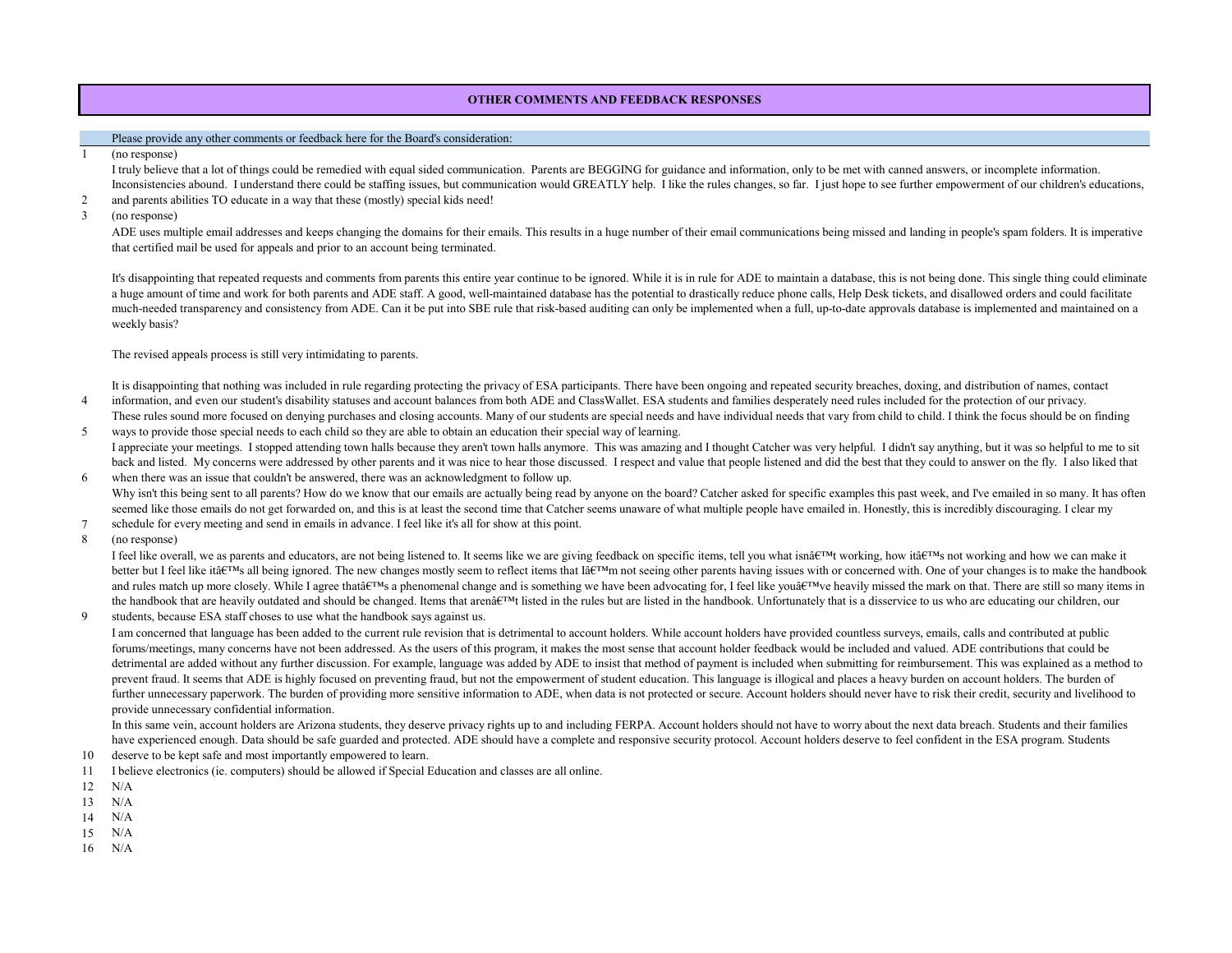#### **OTHER COMMENTS AND FEEDBACK RESPONSES**

- Yes
- N/A

There is so much ambiguity throughout the whole of the ESA process. Rules exist for things that don't need them, and don't exist where they are needed. Parents should be actually and actively included in helping administrators understand how the ESA program is used in real life.

I would absolutely love to see the enrollment in any public school removed. Ita  $\mathbb{R}^{TM}$ s a waste of time for parents and students to take part in a school just to get in the required days. Ita  $\mathbb{R}^{TM}$ s a serious di education flow for a family.

- 
- N/A
- Thank you for your time in clarifying the rules
- N/A
- N/A
- N/A
- Nothing at this time
- N/A
- I like the overall simplification.
- N/A
- N/A
- N/A
- N/A
- Thank you
- (no response)
- (no response)
- (no response)
- (no response)
- (no response)
- none
- (no response)
- (no response)
- (no response)
- (no response)
- (no response)

Any time an ESA is suspended, or particularly if it will be closed, ADE needs to communicate by email and ALSO by physical mail. This needs to happen not just for appealable actions, but for EVERY time ADE suspends or closes an ESA account.

Accounts should \*not\* be REMOVED 10 days into a quarter if a card purchase has an error on the invoice or receipt. That rule change is UNACCEPTABLE.

Privacy still has not been addressed, even though it is explicitly part of HB2898.

Funding new accounts is STILL not part of "enrolling" in ESA, even though an ESA is essentially useless until it funded.

An administrative hearing officer might not do as well as an OAH judge at discerning reality when ADE sends their team of lawyers against ESA parents.

The allowed list of purchases is STILL not being updated. It has barely been updated since Aug, when many items were removed, though it's unfathomable that nothing not on the list has been purchased since then. Updating the list communicates what is allowed, and if it is not updated and ADE moves to risk-based audits, then parents will have NO WAY to know if their purchases are acceptable or not.

Can SBE do anything about Class Wallet not returning authorization charges? Accounts are being charged 2x or 3x per purchase, and parents are spending hours chasing the return of their student's funds. ADE is deaf to parent concerns.

Will parents ever have meaningful input to the program? ADE has changed the parent advisory council to be largely about S Raybon, an ADE employee. Other ESA parents are muted during the meetings. ADE no longer accepts any verbal input from parents. Emails often go unanswered if parents ask hard questions, like questioning the relationships between ADE staff and Class Wallet and how those contracts got written as they are.

- Since all accounts are now on CW, this program is extremely difficult to use for students who are not enrolled in a private school. This has led to lots of additional stress for parents of special education students.
- When a reimbursement is rejected there should be a space for rebuttal or additional reason the expense should be applicable.
- (no response)
- (no response)
- I dont understand why my homeschooling child cannot order a laptop. He has been using my work laptop and it makes things that much difficult for us.
- (no response)